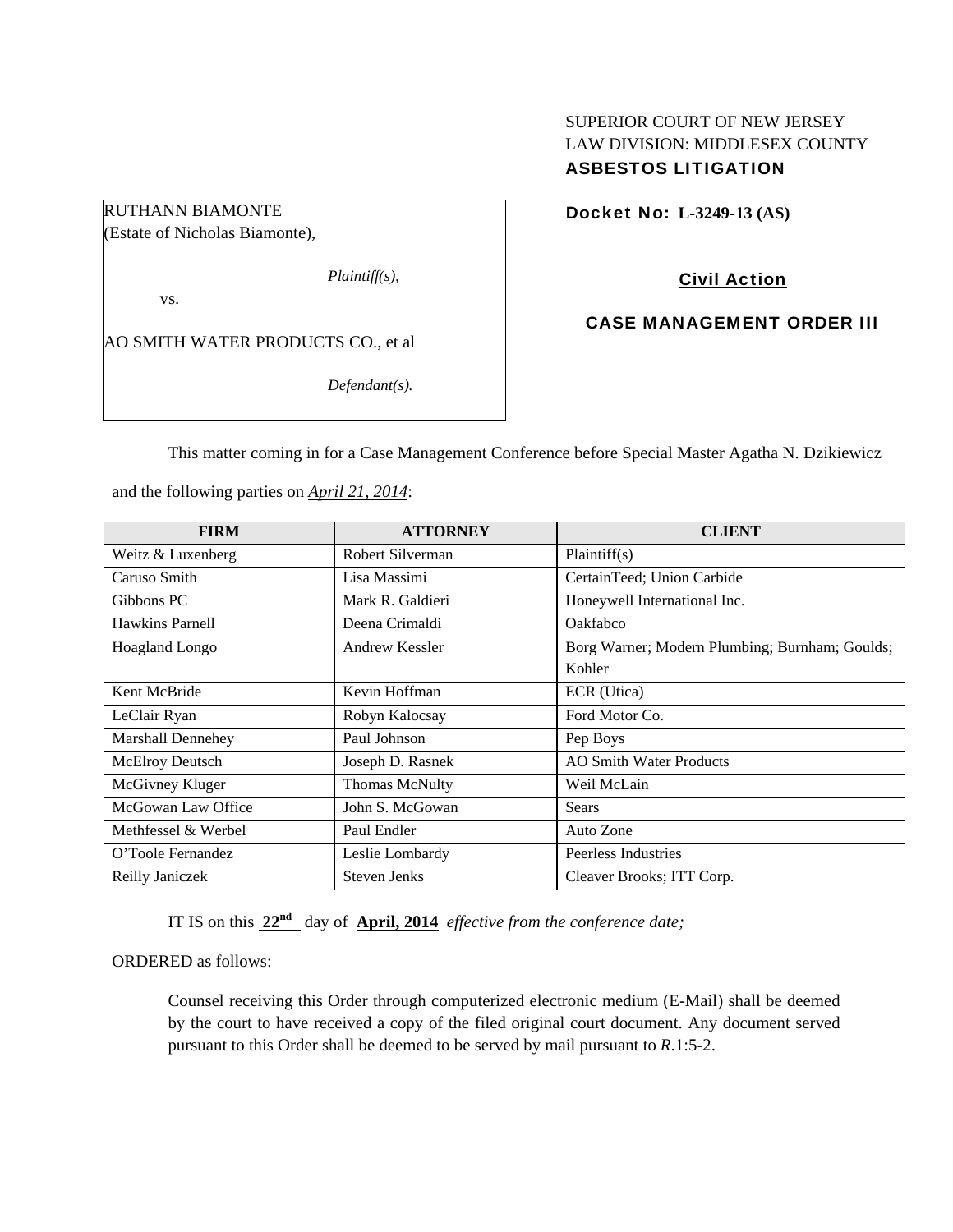## **DISCOVERY**

- September 5, 2014 Fact discovery, including depositions, shall be completed by this date. Plaintiff's counsel shall contact the Special Master within one week of this deadline if all fact discovery is not completed.
- September 19, 2014 Depositions of corporate representatives shall be completed by this date.

### **EARLY SETTLEMENT**

- September 11, 2014 The settlement conference previously scheduled on this date is **CANCELLED**.
- September 26, 2014 Settlement demands shall be served on all counsel and the Special Master by this date.

## **SUMMARY JUDGMENT MOTION PRACTICE**

- October 10, 2014 Summary judgment motions shall be filed no later than this date.
- November 7, 2014 Last return date for summary judgment motions.

#### **MEDICAL DEFENSE**

- September 30, 2014 Plaintiff shall serve additional medical expert reports by this date.
- September 30, 2014 Plaintiff is to arrange for the transfer of pathology specimens and x-rays, if any, by this date.
- December 5, 2014 Defendants shall identify its medical experts and serve medical expert reports, if any, by this date.

## **LIABILITY EXPERT REPORTS**

- December 5, 2014 Plaintiff shall identify its liability experts and serve liability expert reports or a certified expert statement by this date or waive any opportunity to rely on liability expert testimony.
- January 9, 2015 Defendants shall identify its liability experts and serve liability expert reports, if any, by this date or waive any opportunity to rely on liability expert testimony.

#### **EXPERT DEPOSITIONS**

January 30, 2015 Expert depositions shall be completed by this date. To the extent that plaintiff and defendant generic experts have been deposed before, the parties seeking that deposition in this case must file an application before the Special Master and demonstrate the necessity for that deposition. To the extent possible, documents requested in a deposition notice directed to an expert shall be produced three

\_\_\_\_\_\_\_\_\_\_\_\_\_\_\_\_\_\_\_\_\_\_\_\_\_\_\_\_\_\_\_\_\_\_\_\_\_\_\_\_\_\_\_\_\_\_\_\_\_\_\_\_\_\_\_\_\_\_\_\_\_\_\_\_\_\_\_\_\_\_\_\_\_\_\_\_\_\_\_\_\_\_\_\_\_\_\_\_\_\_\_\_\_\_\_\_\_\_\_\_\_\_\_\_\_\_\_\_\_\_